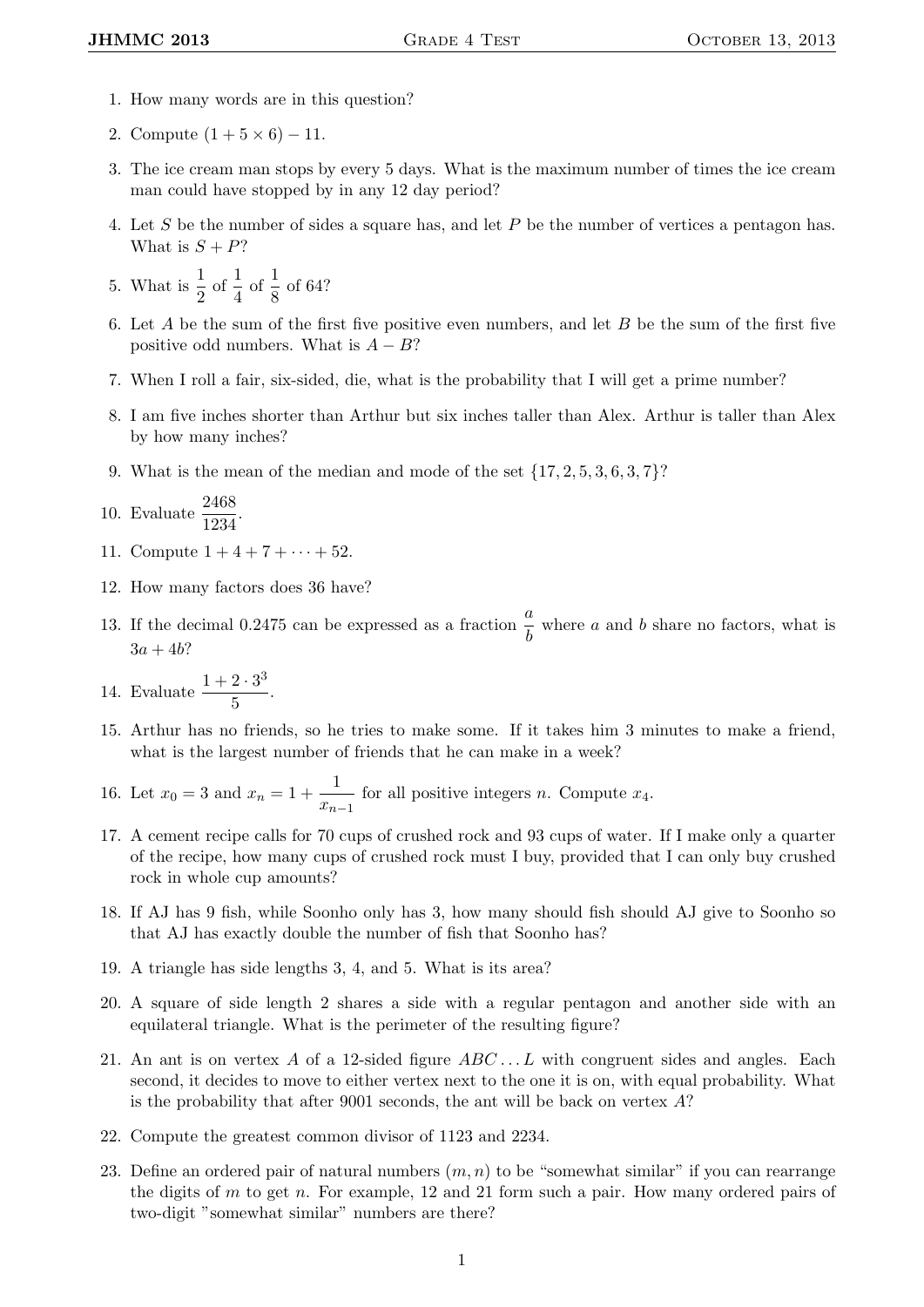- 24. On the first day of MoneyFest, I get 1 dollar. On the second day, I get  $1 + 2$  dollars. On the third day, I get  $1 + 2 + 3$  dollars, and so on. How many dollars do I have by the end of the sixth day of MoneyFest?
- 25. How many distinct right triangles have integer lengths for legs and an area of 24?
- 26. A business owner wishes to hold a sale advertising 25% off. If he does not want the price to actually change, what price should he mark a 30 dollar item before announcing the sale?
- 27. Define the E of a polyhedron to be the sum of the lengths of all its edges. 4 cuts are made to each corner of a tetrahedron of edge length 4, resulting in a truncated tetrahedron and 4 tetrahedra of side length 1. What is the  $E$  of the resulting truncated tetrahedron?
- 28. Container  $A$  is a cone, and Container  $B$  is a cylinder. They have the same radius and height. How many times more water can Container B hold than Container A?
- 29. Some of the problem writers made the following statements:
	- Kelvin the Frog: Alex ate the cake.
	- The Great Sabeenee: Steven is not lying.
	- Alex the Kat: I did not eat the cake.
	- Steven the Alpaca: AJ did not eat the cake.
	- AJ the Dennis: Kelvin ate the cake.

If exactly one of these people is lying, who ate the cake?

- 30. A regular triangle and a regular hexagon have equal perimeters. What is the ratio of the area of the triangle to the area of the hexagon?
- 31. The numbers from 1 to n are arranged evenly around a circle in order. The numbers 17 and 38 are opposite to each other. Compute n.
- 32. Find the average of the numbers in the set {−2013, −2012, . . . , 2012, 2013}.
- 33. Balabob sells kebabs only in groups of 3, 5, or 7. What is the largest number of kebabs that cannot be bought from Balabob?
- 34.  $\triangle ABC$  is a right triangle with a right angle at C. Extend line AC to D such that ∠ABD is a right angle. If  $AC = 5$  and  $BC = 12$ , find the value of CD.
- 35. What is the largest 3 digit number divisible by 5 and 11, but not 3?
- 36. A man is racing against a dog. The man runs constantly at 10 mph and the dog runs at 5 mph. However, starting at 7:00 pm, every 30 minutes, a gust of wind pushes both the dog and the man back 0.5 miles. If dog starts running in a straight line at 4:00 pm, and the man starts running in a straight line from the same position at 6:00 pm, at what time will the man catch up to the dog?
- 37. I am pushing a cart along a straight path. The front wheel of my cart has a radius of 2 meters, and rolls along the path without slipping. The front wheel also has a dot painted on the outside edge, so that at the beginning of the path, it is at the bottom of the wheel. After walking along the path, I notice that the dot is now at the top of the wheel. If I travelled more than 35 meters, but less than 50 meters, how far did I travel in meters? Express your answer in terms of  $\pi$ .
- 38. There are 5 Jims, 6 Janes, and 7 Tinas in one class. If the first letter of a random student's name is J, what is the probability the student's name is Jim?